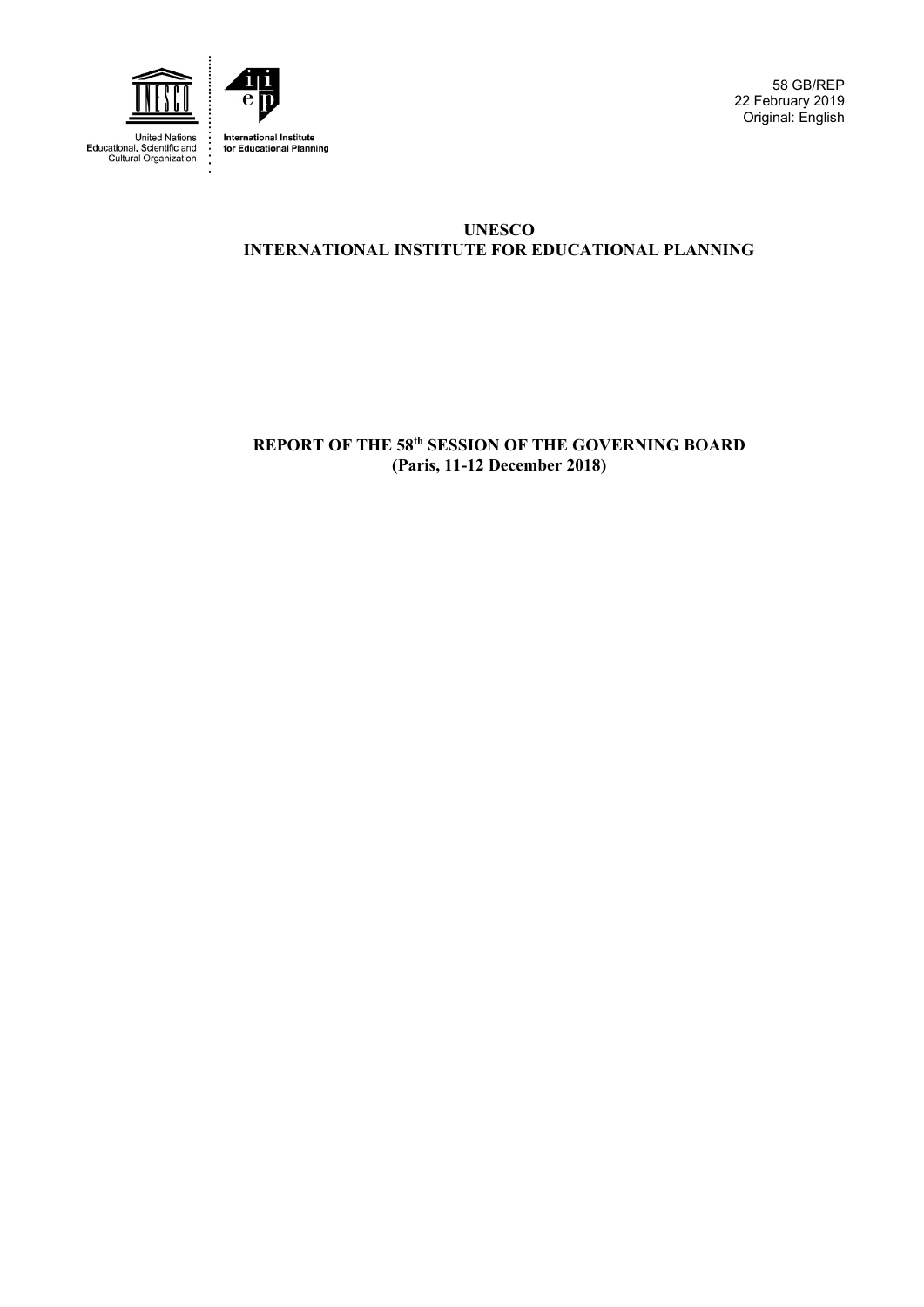# **Table of Contents**

| Item 1. | Adoption of the Agenda and the Timetable                                                                                                                               | 3              |
|---------|------------------------------------------------------------------------------------------------------------------------------------------------------------------------|----------------|
| Item 2. | <b>IIEP Risk Management Strategy</b>                                                                                                                                   | $\overline{4}$ |
| Item 3. | Adoption of the reports of the $57th$ session of the Governing Board and of the<br>$45th$ session of the Executive Committee (December 2017 and June 2018)             | $\overline{4}$ |
| Item 4. | Report of the Director on the Activities carried out by IIEP in 2018 and on the<br>Draft Operational Plan for 2019                                                     | 5              |
| Item 5. | Report of the Director on the Marketing study of the IIEP training programmes                                                                                          | $\overline{7}$ |
| Item 6. | Report of the Director on the External Evaluation of IIEP Pôle de Dakar and<br>Discussion about proposed evolution of the IIEP Pôle de Dakar Office                    | 15             |
| Item 7. | Report of the Governing Board Chairman on the review of the governance,<br>procedures and working methods of the IIEP Governing Board                                  | 16             |
| Item 8. | Election of four Members of the Executive Committee for 2019                                                                                                           | 17             |
| Item 9. | Election of three Members of the Nominating Committee for 2019                                                                                                         | 17             |
|         | <b>Item 10.</b> Dates and venue of the 59th session of the Governing Board (2019) and dates,<br>venue and agenda of the 46th session of the Executive Committee (2019) | 18             |
|         | <b>Item 11.</b> Other matters                                                                                                                                          | 18             |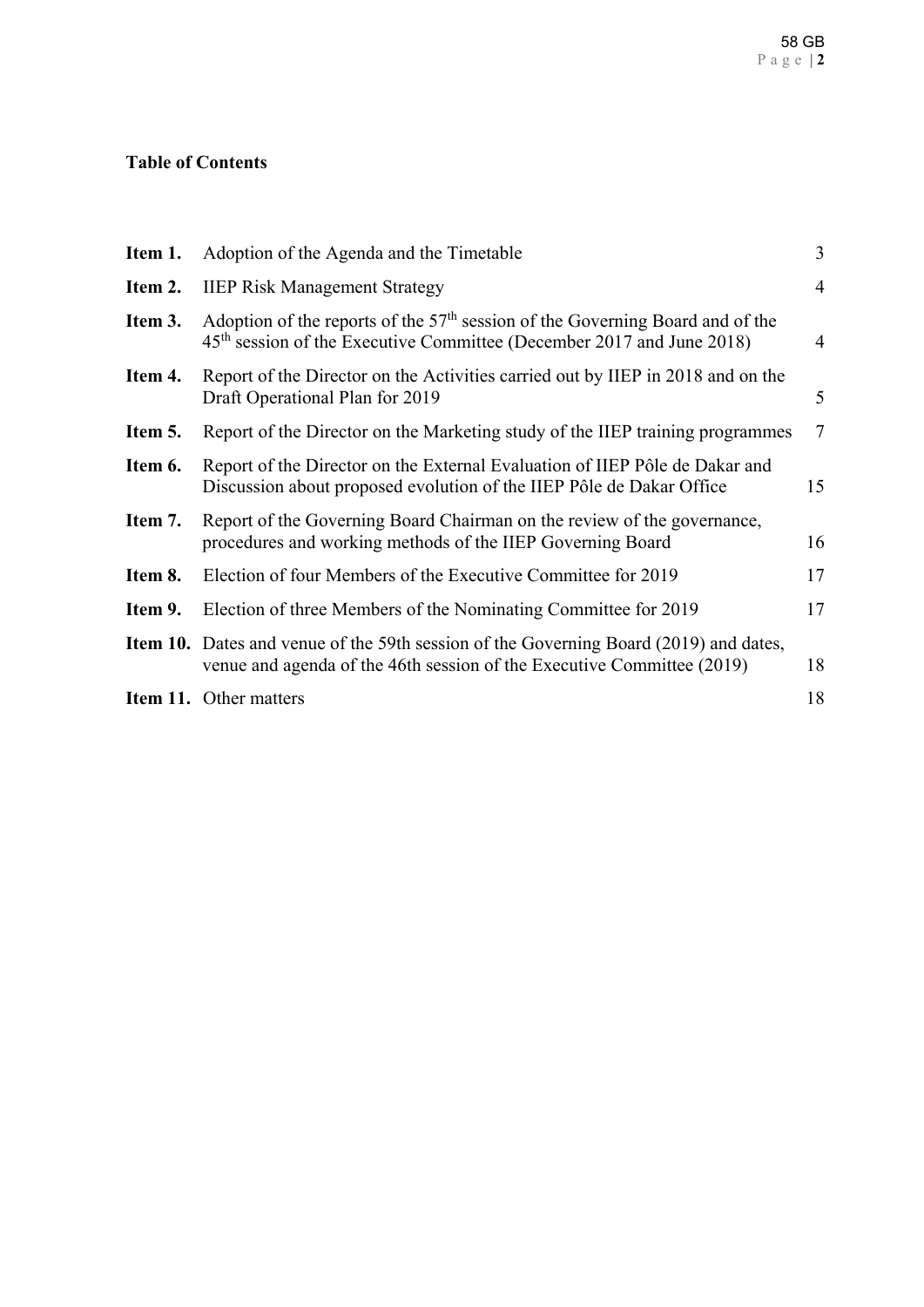- 1. The Governing Board convened from 11 to 12 December 2018 in Paris, France under the chairmanship of Mr Nicholas Burnett.
- 2. In addition to the Chairman, the following attended the 58th session of the Governing Board:

*Members of the Governing Board:*  Ms Laís Abramo Ms Nina Arnhold Ms Rukmini Banerji Ms Josephine Bourne Ms Valérie Liechti Mr Dzingai Mutumbuka Mr Keiichi Ogawa Mr Srinivas Reddy Mr Jean-Michel Sévérino Mr José Weinstein Cayuela

*Regrets*  Ms Dina El Khawaga

*UNESCO representative*  Ms Stefania Giannini, Assistant Director-General for Education

*IIEP personnel*  Ms Suzanne Grant Lewis, Director Mr Paul Coustère, Deputy Director Ms Estelle Zadra, Secretary of the Board Team Leaders Members of the Professional Staff

# **Item 1. Adoption of the Agenda and the Timetable**

- 3. The Chairman of the Board, Mr Nicholas Burnett, opened the session by welcoming all Board members, IIEP Management and staff, as well as the representative of the Director-General. The Chair introduced three new Governing Board members: Ms Laís Abramo, Director of the Division of Social Development at the United Nations Economic Commission for Latin America and the Caribbean (ECLAC), Mr Srinivas Reddy, Chief of the Skills and Employability Branch at the International Labour Organization, and Mr Jean-Michel Severino, Chairman Investiseurs et Partenaires, France.
- 4. UNESCO's Director-General was represented at the meeting of the Governing Board by Ms Stefania Giannini, Assistant Director-General for Education (ADG/ED) who addressed the Board and engaged in a dialogue.
- 5. The Board adopted its agenda and timetable as follows: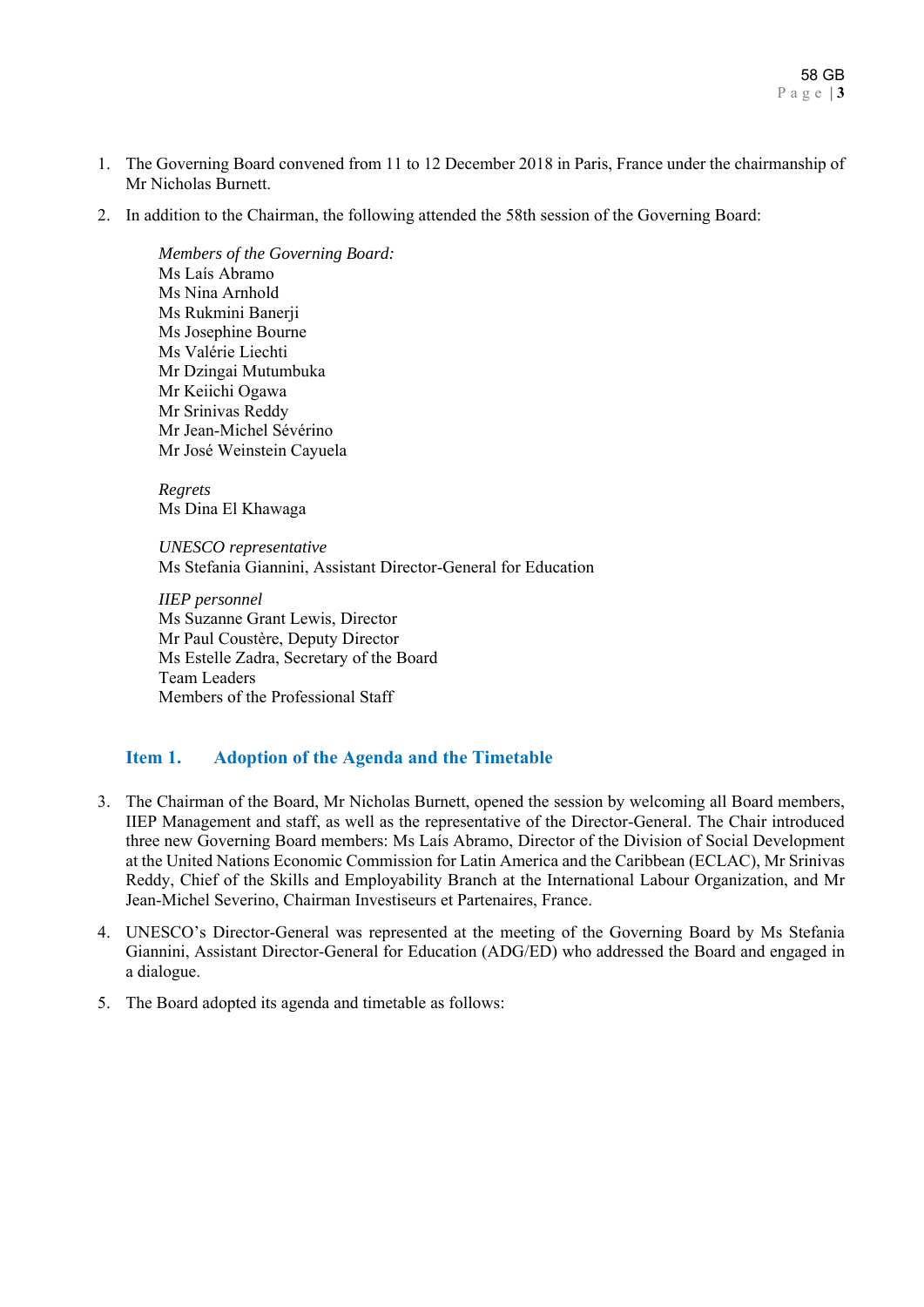| Item 1  |                          | Adoption of the Agenda and of the Timetable<br>(Documents 58 GB/1, 58 GB/1 Inf. and 58 GB/2)                                                                                                      |
|---------|--------------------------|---------------------------------------------------------------------------------------------------------------------------------------------------------------------------------------------------|
| Item 2  | $\overline{\phantom{0}}$ | IIEP Risk Management Strategy<br>(Document 58 GB/3)                                                                                                                                               |
| Item 3  | $\overline{\phantom{a}}$ | Adoption of the report of the 57th session of the Governing Board and of the<br>45th session of the Executive Committee (December 2017 and June 2018)<br>(Document 57 GB/8 and document 45 EXC/3) |
| Item 4  | $\overline{\phantom{0}}$ | Report of the Director on the activities carried out by IIEP in 2018 and on the<br>Draft Operational Plan for 2019<br>(Documents 58 GB/4 Parts I and II and 58 GB/4 Inf.)                         |
| Item 5  |                          | Report of the Director on the Marketing study of the IIEP training programmes<br>(Document 58 GB/5)                                                                                               |
| Ttem 6  |                          | Report of the Director on the External Evaluation of IIEP Pole de Dakar and<br>Discussion about proposed evolution of IIEP Pole de Dakar Office<br>(Document 58 GB/6)                             |
| Item 7  | $\overline{\phantom{0}}$ | Election of four Members of the Executive Committee for 2019                                                                                                                                      |
| Item 8  |                          | Election of three Members of the Nominating Committee for 2019                                                                                                                                    |
| Ttem 9  | $\overline{\phantom{a}}$ | Dates and venue of the 59th session of the Governing Board (2019) and dates,<br>venue and agenda of the 46 <sup>th</sup> session of the Executive Committee (2019)<br>(Document 58 GB/7)          |
| Item 10 | -                        | Other matters                                                                                                                                                                                     |

## **Item 2. IIEP Risk Management Strategy**

*(Document 58 GB/3)* 

6. Board members reviewed the updated IIEP Risk Register and expressed their satisfaction.

## **Resolution 551**

The Governing Board,

**Having examined** the updated Risk Register,

Appreciates the updates made consecutively to the 57<sup>th</sup> Governing Board meeting and to the 45<sup>th</sup> Executive Committee meeting,

**Congratulates** the Director on the inclusion of a fraud and corruption section,

**Encourages** the Director to monitor risks and risk mitigation actions throughout the 10<sup>th</sup> MTS and to update the Risk Register twice a year.

## Item 3. Adoption of the reports of the 57<sup>th</sup> session of the Governing Board and of the **45th session of the Executive Committee (December 2017 and June 2018)**  *(Document 57 GB/8 and document 45 EXC/3)*

7. Both reports were adopted without comment.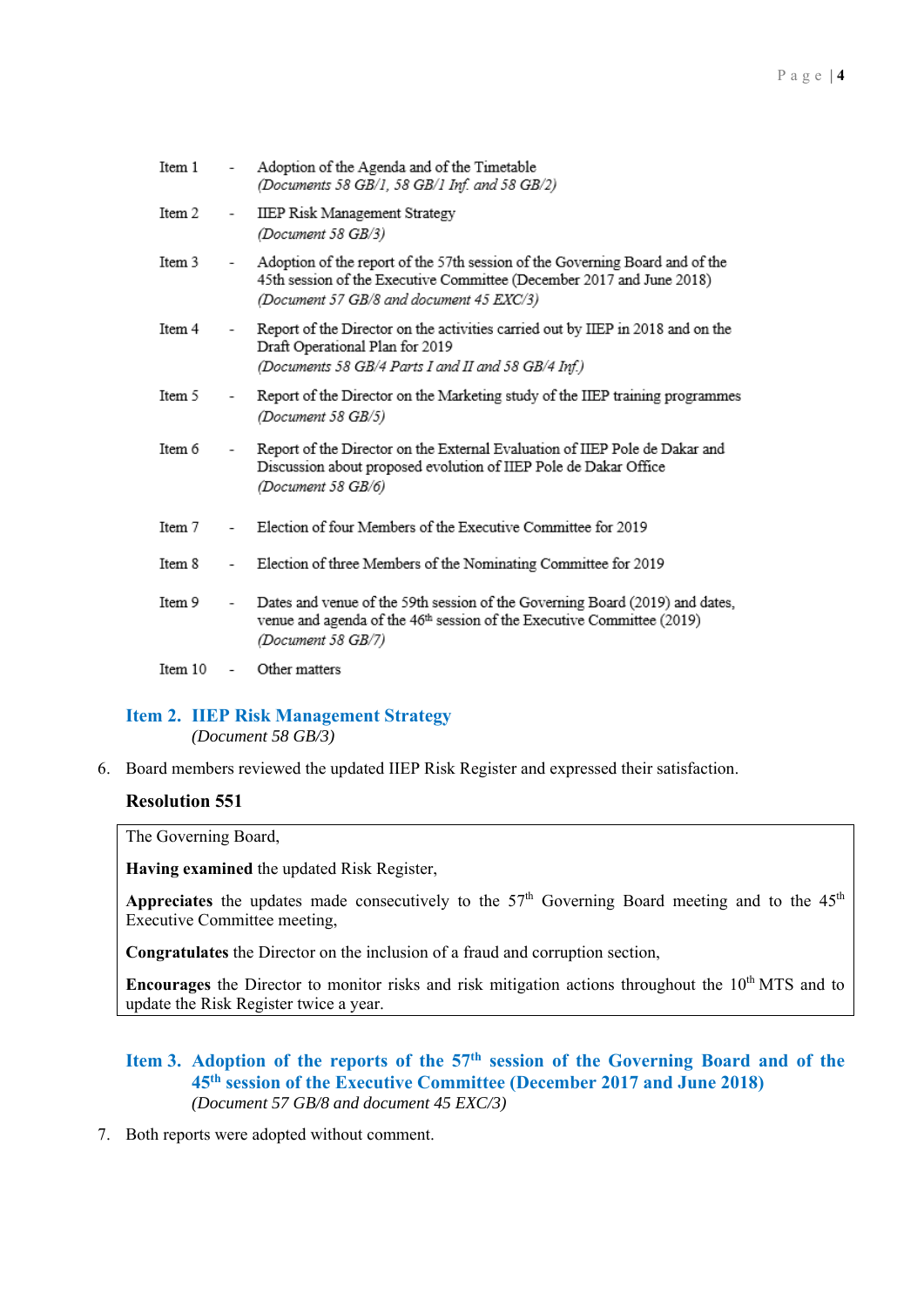# **Item 4. Report of the Director on the Activities carried out by IIEP in 2018 and on the Draft Operational Plan for 2019**

*(Documents 58 GB/4 Parts I and II and 58 GB/4 Inf.)* 

### *Report of the ad hoc Committee on Finance and Administration1*

### **Implementation of the 2018 Regular programme**

- 8. In 2018, the Norwegian voluntary contribution to IIEP declined by 40% (US\$1.2 million). However, a new four-year core funding agreement with Switzerland was signed, for a total of US\$15.2 million.
- 9. The 2018 implementation rate of the Regular Programme (RP) was very high at 98%, up 16% against the 2017 levels and 40% compared to 2016. The operating reserves are at target (US\$4.7 million), following agreed investments in in the hiring growth strategy, information systems, staff development, IT infrastructure, as well as building renovation (windows insulation, renovated library and smart classroom).
- 10. Uncertainties remain regarding the RP, mainly related to the level of funding from Norway and foreign exchange rates. There was also uncertainty regarding securing new AFD RP funding of EUR 10 million<sup>2</sup> . The Board expressed the need to create a contingency plan for the period through 2021, including confirming or increasing UNESCO's allocation, and continuing the effort to secure new core funders.

#### **Implementation of the 2018 Extrabudgetary Programme**

11. IIEP recovered 25% of the US\$11.6 million IIEP total staff cost. This is just slightly less than budgeted, due to slower than planned implementation of projects combined with increased staff costs. Looking at the trend over time, the decrease in the staff cost recovery rate since 2016 is due in part to the 2017 reduction of IIEP's standard costs to be more competitive and to better align with the Dakar Office and with other UN organizations. The standard rate was reduced from US\$900/day to US\$700/day. There may be a need for a revision of this rate in 2019.

#### **Stabilization reserve account**

- 12. The Stabilization Reserve is healthy at US\$9.3 million, which is close to the current IIEP payroll level of US\$9.4 million. It will be tapped in 2018 for severance packages of seven IIEP-BA separated staff, amounting to US\$419,000.
- 13. In addition to the Stabilization Reserve, an Operating Reserve of 25% also exists, in line with good public administration practices. The Operating and the Stabilization Reserves together account for about US\$14 million, which is well above a year of salaries. The Board asked whether there was a need for this level of Operating Reserves, considering the healthy Stabilization Reserves account. It was noted that IIEP's Financial Rules and Regulations, and not the Statutes, regulate the Stabilization Reserve Fund. The Executive Committee was asked to consider this question at its next meeting (see para. 17).

#### **2019 proposed budget**

<u>.</u>

- 14. The total proposed RP budget for 2019 is US\$15.4 million, a conservative budget estimate, using the 2018 Norwegian funding levels, although IIEP management expects Norwegian funding will likely return to its 2017 level.
- 15. Four financial simulations were presented to the Board, covering the following scenarios: the Norwegian funding remains at the reduced 2018 level (with and without Pôle de Dakar becoming part of IIEP's Regular programme), and the Norwegian funding returns to its 2017 higher level (with and without Pôle de Dakar becoming part of IIEP's Regular programme). It was noted that even with Norwegian

<sup>1</sup> The Governing Board ad hoc Committee on Finance and Administraion had met earlier on 11th December 2018.

<sup>2</sup> This funding was confirmed at the end of December 2018.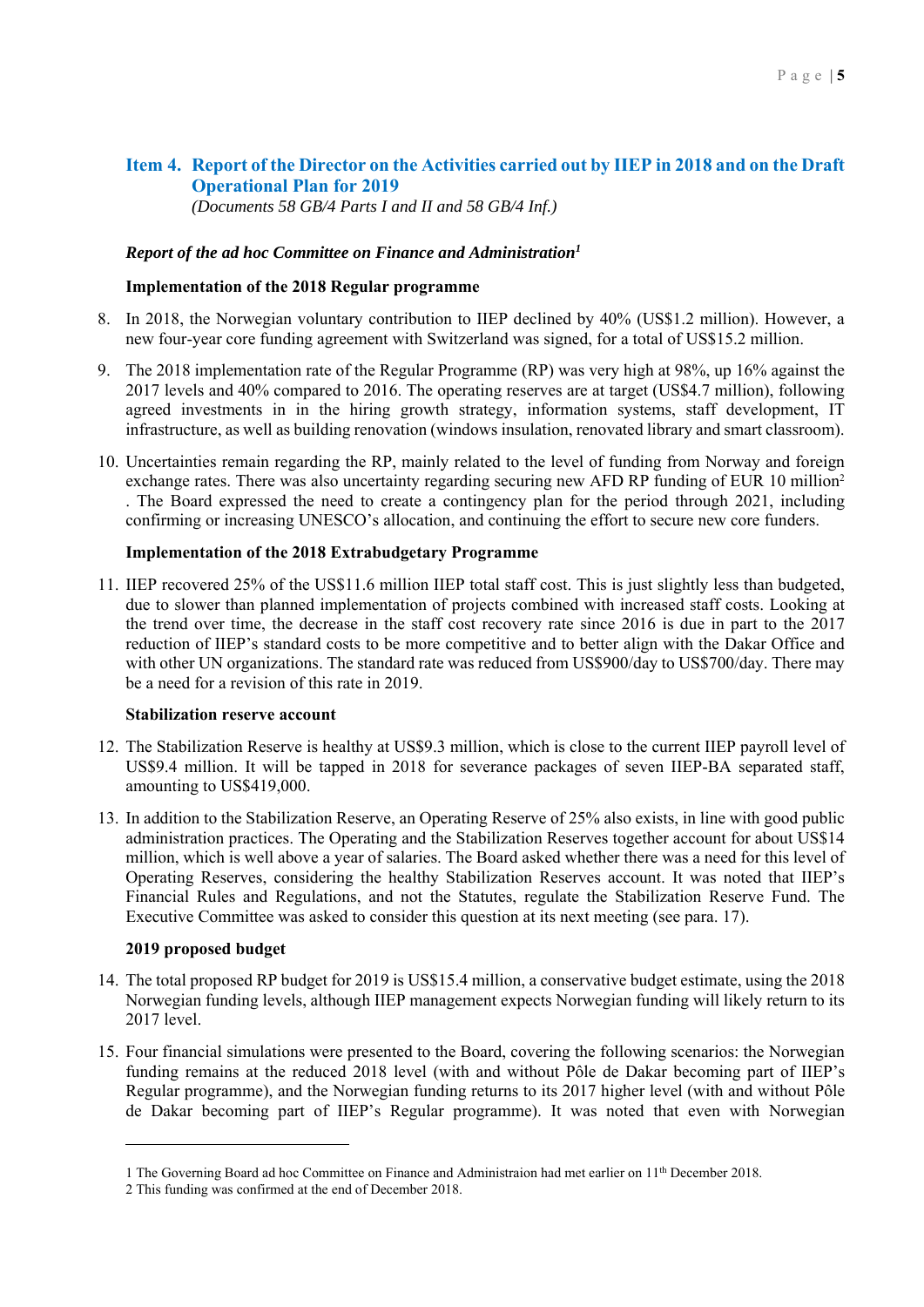contributions returning to their 2017 levels, AFD's core funding will not cover the increase in Pôle de Dakar staff required by AFD and this could lead IIEP to halt or slow down recruitments in Paris. It was pointed out that without staff growth, 10% additional budget is required. The payroll increases 5% each year, due to the annual salary increases, and 5% of payroll costs is transferred into the Stabilization Reserves. The Board suggested the possibility of transferring staff to Pole de Dakar.

- 16. At the same time, the Board noted that the 2019 staff development budget was only 1% of the total salary budget, while 3-4% was common in other institutions. Since this figure does not account for staff time or professional networking budgets, the Board suggested that management revisit how the figure is calculated and reported.
- 17. The Director restated the importance of finding additional core funders. On the expenditure side, a contingency plan was discussed. Strategies to reduce expenditures include implementing the 2019 RP activities budget cautiously, halting or delaying the recruitments proposed for 2019, securing more external funding for research, and enforcing more strictly the expectation that all Programme staff recover 25-30% of their staff time cost. The Board also requested that IIEP Management come back to the Executive Committee mid-year, having looked in-depth at scenarios and spending levels and considering the levels of the two Reserve funds. If necessary, a revised budget could be presented. The Director also committed to quarterly forecasting of staff costs and staff cost recovery, which would be improved by timesheets analysis in the MyPROJECTS database.

#### *Report of the Director on 2018 activities and the 2019 Operational Plan*

- 18. In response to a request from the Board, the annual report of the Director departed from prior practice. The Director provided only a brief presentation of programme highlights, assuming that Board members had reviewed the report on the 2018 programme implementation and the proposed 2019 operational plan (58GB/4 Part I). The purpose of this change of practice was to allow more time for the Board to discuss strategic issues.
- 19. The Board thanked the Director for a good report that shows the breadth of IIEP's work and strong implementation. It noted that such a report could also benefit in future from a description of the overall context in which the MTS is implemented.
- 20. With regards to technical cooperation work in support of Education Sector Analysis (ESA) and Education Sector Plan (ESP) development, the Board encouraged IIEP to confront its ESP costing model with the one used by UNDP to cost SDGs in general and SDG 4 in particular.
- 21. Considering that the Global Partnership for Education (GPE) has become such a major actor in the education development landscape, Board members advised IIEP's Management to monitor the share of non-GPE countries that receive technical support for ESA and ESP formulation, to ensure IIEP is not only serving GPE countries. Out of 10 countries supported in 2018, only two (Jordan and The Philippines) were not GPE countries.
- 22. The Board was briefed on the progression of IIEP's work towards reasserting the regional mandate of the Buenos Aires Office. The Office successfully pursued this strategy by: using training scholarships to attract Ministry officials; signing framework agreements with 14 of the 19 Latin American countries; and providing customized training courses to 11 countries in the region. In 2019, the Office will strengthen its support to Portuguese-speaking countries, especially Brazil, the largest education system in Latin America.
- 23. The Board congratulated Management for the progress both on regionalization and on quality improvements in many aspects of the programme. Board members stressed the relevance of engaging with Brazil. IIEP could play a role in fostering South-South cooperation between Brazil and other Portuguese-speaking countries such as Angola, Mozambique and East Timor. Good practices from Brazil could be studied in areas such as the relation between secondary education and TVET or flexible learning pathways to higher education. Areas of interest for Latin America also include education of migrants, transparency in education, the management of teacher careers, and equity of access to education.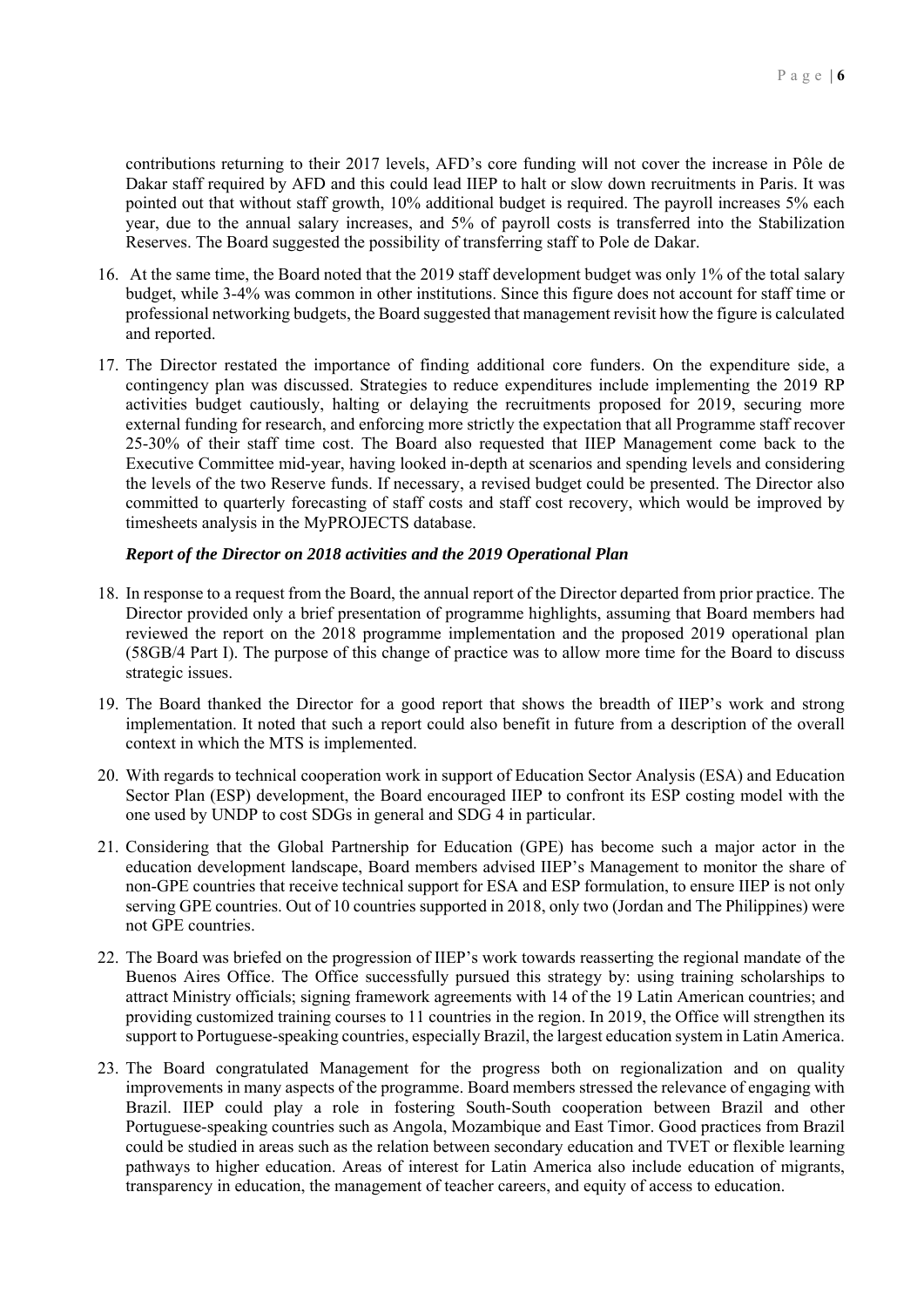- 24. The board member from ECLAC invited IIEP to explore possibilities for collaboration, to further strengthen the Latin American mandate of IIEP Buenos Aires. Several potential areas of cooperation were mentioned, including gender-sensitive education policies, different forms of inequalities (economic, ethnic, racial, territorial), crisis-sensitive planning, and the cost-effectiveness of early childhood education.
- 25. At its  $45<sup>th</sup>$  session of June 2018, the Executive Committee of the Governing Board had approved the  $10<sup>th</sup>$ MTS Monitoring & Evaluation Plan. Building on the lessons of the first year of implementation of the MTS, some refinements were made to some Key Performance Indicators (KPIs), baselines and targets. The revised version of the M&E Plan (document 58 GB/4 Inf. 2) was shared with the Board and discussed. The modifications followed the following four principles: (i) to remove ambiguities in KPI definition and measurement, (ii) to revisit the scope of KPIs based on a cost/benefit analysis, (iii) to revise baselines based on better data collection, and (iv) to revise targets in a transparent way.
- 26. The Board raised questions about the linkage between the 20 quantitative KPIs of the  $10<sup>th</sup> MTS$  Results Framework and a qualitative assessment of IIEP's results. Management explained that the M&E Plan attempts to strike a balance between the measurement of specific types of results using KPIs (monitoring) on the one hand, and a deeper assessment of outcomes on the other hand (evaluation). IIEP increased considerably its M&E budget and its investment in information systems over recent years. The Institute however shares common challenges with other development actors, including demonstrating the impact of specific programmes, such as research products, and regularly tracking the cost-efficiency of the wide array of IIEP's activities.
- 27. Board members had the opportunity to have a very open and rich discussion with ADG/ED Ms Stefania Giannini. The ADG presented her vision for UNESCO's Education Sector as well as her three priorities i.e. (i) promoting gender equality in education, (ii) addressing the educational needs of migrants, refugees and internally displaced persons, and (iii) producing a milestone foresight report on the future of education in the vein of the 1996 Delors Report. The ADG mentioned the July 2019 meeting of the High-Level Political Forum on Sustainable Development that will review progress on SDG 4 and inter alia serve as an opportunity for UNESCO to show its results. Board members also seized the opportunity of this open dialogue to stress the importance of IIEP's functional autonomy and predictability of funding for its capacity to deliver on its mandate.

### **Item 5. Report of the Director on the Marketing study of the IIEP training programmes**   *(Document 58 GB/5)*

- 28. The catalyst for commissioning this study was a steady decline in enrolment on IIEP's flagship Advanced Training Programme (ATP), and some of its other training products, over a period of some five years. The recommendations of the Marketing Study focus on two main dimensions: (i) communication on the ATP; and (ii) evolution of the ATP. As noted by several Board members, the recommendations of the study are relatively broad and not immediately actionable. IIEP needs to build on them to define a specific strategy.
- 29. The Board was unanimous in advising Management to maintain the ATP as IIEP's flagship training programme. ATP is at the core of IIEP's history and "brand;" it brings high value in terms of network building globally with Ministries of Education and development partners. This being said, the ATP needs to adjust to a changing landscape, including shifts in Official Development Assistance (ODA). Donors are more likely to fund activities delivered at country or regional level, rather than in Paris. Sending Ministry staff overseas for training for six months may be perceived as a risk, both for Ministries of Education and for donor-funded projects. Board members urged exploring how the ATP could be delivered, at least in part, at regional/country level and, with national training partners, including some of the national training providers supported by IIEP. A specific and comprehensive communication strategy for the ATP should include impact stories, including at the organizational level, to convey what participants did and the change they brought about. A complementary fundraising strategy could be launched, targeting non-ODA funders, such as foundations, whose accountability obligations are not the same as ODA agencies.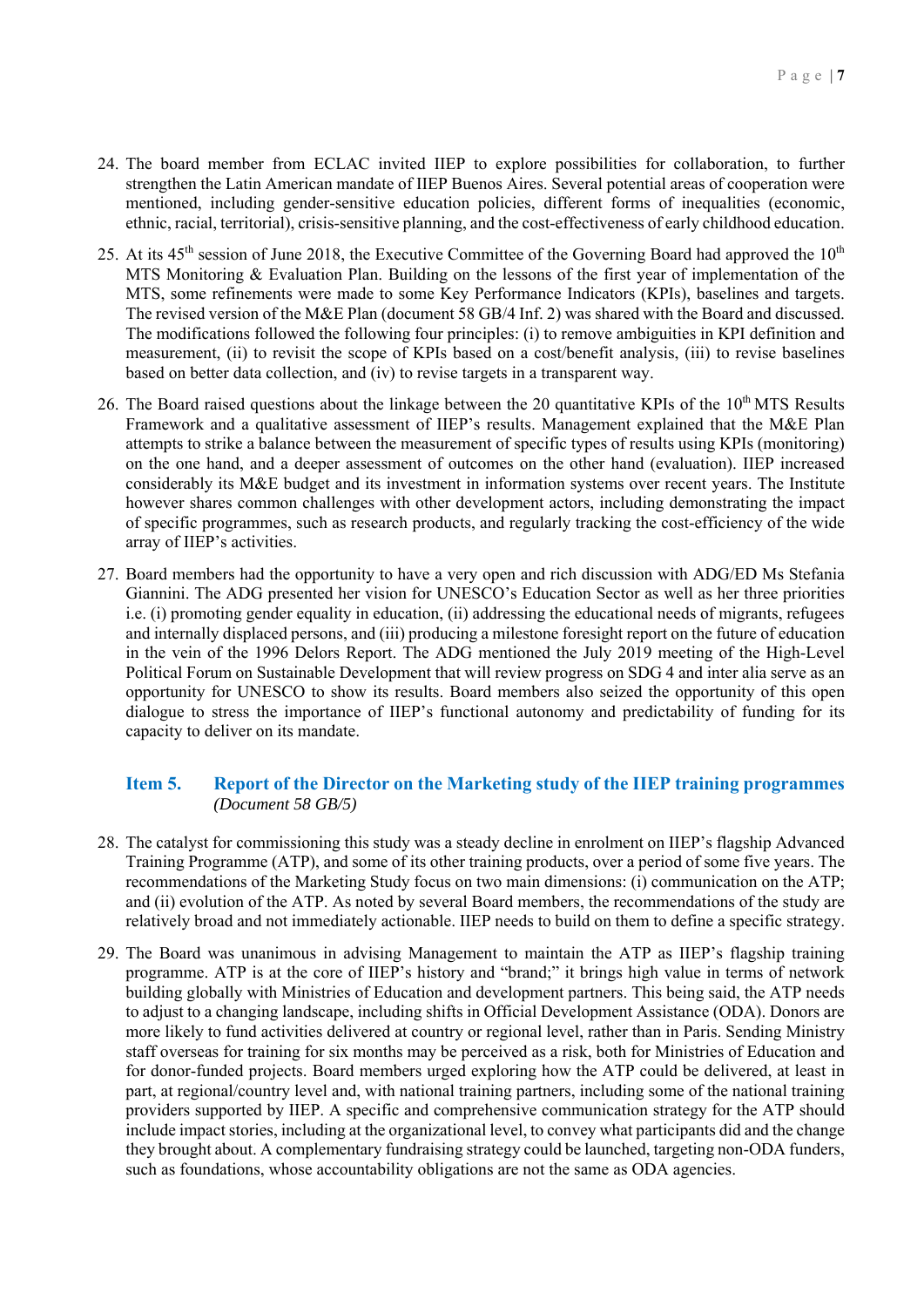The Governing Board,

**Having received** the report of the *ad hoc* Committee on Finance and Administration,

**Having reviewed** the Report of the Director on the Activities carried out by IIEP in 2018 and Operational Plan for 2019, Document 58 GB/4 PartsI and II, and Information documents and **bearing in mind** the information conveyed in the Director's oral report,

**Congratulates** the Director and IIEP on a strong first year of implementation of the 10<sup>th</sup> MTS,

**Encourages** further integration, complementarity, and subsidiarity between the IIEP Paris office and the two regional offices,

**Having received** the draft report of the Marketing Study of IIEP Paris training programme (document 58  $GB/5$ ), **requests** the Director to report to the Board at its  $59<sup>th</sup>$  session on the future form of the Core Training Offer and its financial sustainability, including marketing to different funding sources,

**Recommends** increased cross-fertilization across its training, technical cooperation, research and outreach lines of work,

**Expects** enhanced efforts in 2019 to solidify IIEP's strategic partnerships with financial, intellectual and implementation partners for the realization of the Education 2030 agenda,

**Expresses** its gratitude to the Governments of France and Argentina for the support they are providing to the Institute, and encourages them to increase their support,

**Further expresses** its gratitude to the Member States, in particular Sweden and Switzerland, for maintaining and increasing their multiyear voluntary contributions to the Institute in 2018 and urges Norway to re-establish or increase its previous level of support,

**Confirms** that the 2018 expenditures are in conformance with the  $10<sup>th</sup>$  Medium-Term Strategy,

**Approves** document 58 GB/4 Parts I and II and Information documents as presented by the Director.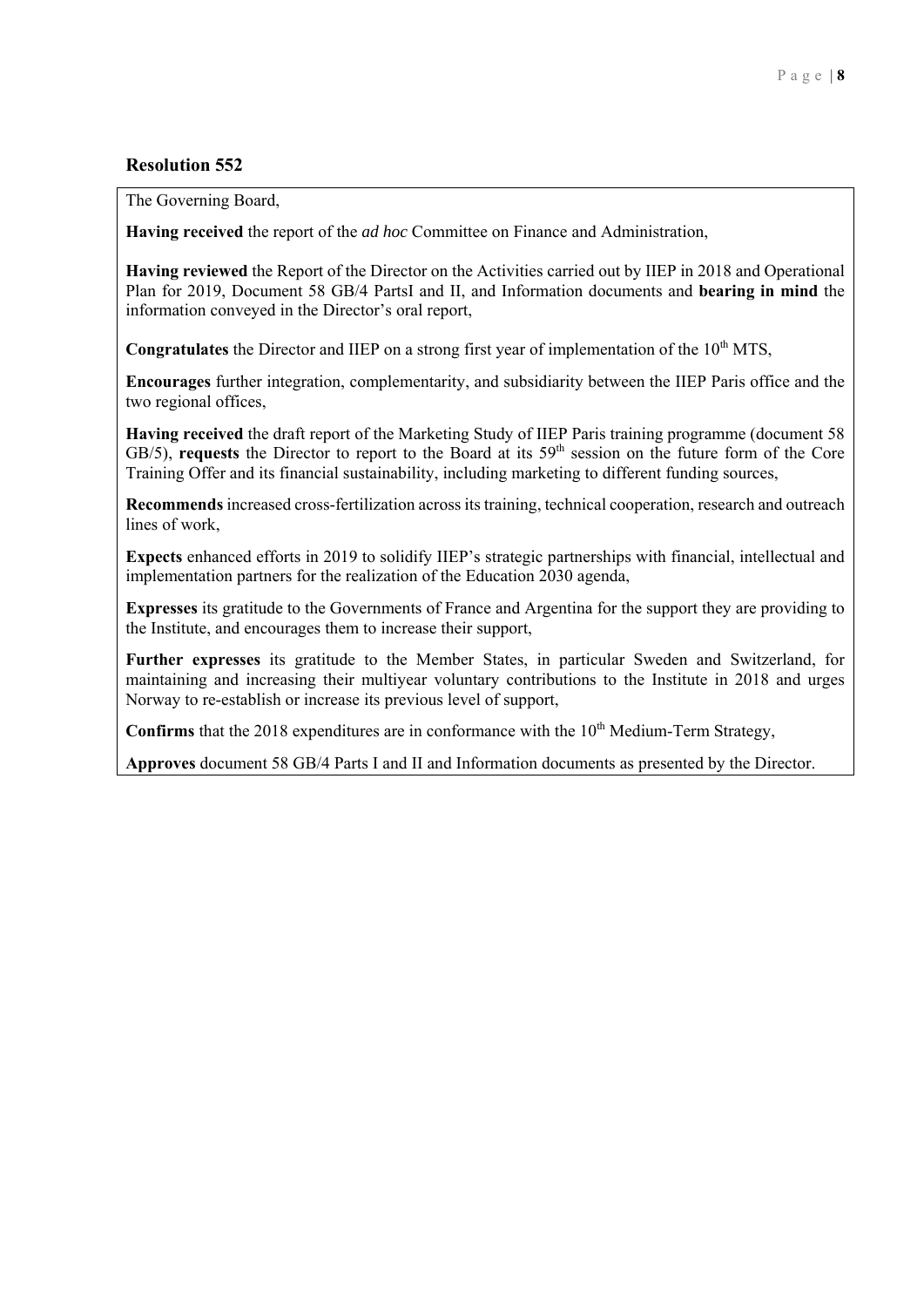#### The Governing Board,

**Having examined** the Report by the Director on the activities of IIEP in 2018 (Document 58 GB/4 – Part II),

**Taking note** of the expenditure for the Regular Programme, by appropriation line, including the available financial resources for 2018,

**Resolves** that for the financial period 1 January to 31 December 2018, the total appropriation should amount to US\$12 972 162 to be financed by estimated income of US\$ 11 411 282 and reserves estimated at US\$ 6 231 568 as follows:

| <b>Appropriation Line</b>                                 |                            | Amount in US\$ |
|-----------------------------------------------------------|----------------------------|----------------|
| I. Programme Operations                                   |                            |                |
| A. Training (line 1)                                      |                            | 2 549 378      |
| B. Technical Cooperation (line 2)                         |                            | 2046617        |
| C. Research & Develpment (line 3)                         |                            | 2 193 699      |
| D. Outreach and Advocacy (line 4)                         |                            | 2 276 216      |
|                                                           | Sub-total I                | 9 0 65 9 11    |
| II. Directorate and Administration                        |                            |                |
| D. Governing Board                                        |                            | 484723         |
| E. Directorate/Monitoring and Evaluation                  |                            | 814 261        |
| F. General Administration                                 |                            | 1 192 541      |
| Institutional Information Technology                      |                            | 196 785        |
| Administrative support funds                              |                            | 315            |
| G. Investment                                             |                            |                |
| Staff development                                         |                            | 73 4 8 8       |
| Renovation of building                                    |                            | 308712         |
| IT Technology                                             |                            | 835 428        |
|                                                           | Sub-total II               | 3 906 252      |
|                                                           | <b>Total Appropriation</b> | 12 972 162     |
| <b>Income and Other Resources</b>                         |                            | Amount in US\$ |
| I. UNESCO Financial Allocation                            |                            | 2 140 101      |
| II. Voluntary Contributions                               |                            | 7 305 299      |
|                                                           | Sub-total   & II           | 9445400        |
| III. Other Income                                         |                            |                |
| Programme Support Funds                                   |                            | 1642621        |
| Income from training                                      |                            | 261951         |
| Miscellaneous Income                                      |                            | 61 310         |
|                                                           | Sub-total III              | 1965882        |
|                                                           | Sub-total I, II & III      | 11 411 282     |
| <b>IV. Other Resources</b>                                |                            |                |
| Liquidation of previous years' obligations                |                            | 30 000         |
| <b>Transfer to Stabilization Reserve Account</b>          |                            | (528 777)      |
| Reserves and Fund Balances on 1 January                   |                            | 6730346        |
|                                                           | <b>Sub-total IV</b>        | 6 231 568      |
| <b>Total Income and Other Resources Regular Programme</b> |                            | 17 642 850     |

## **A. Regular Programme**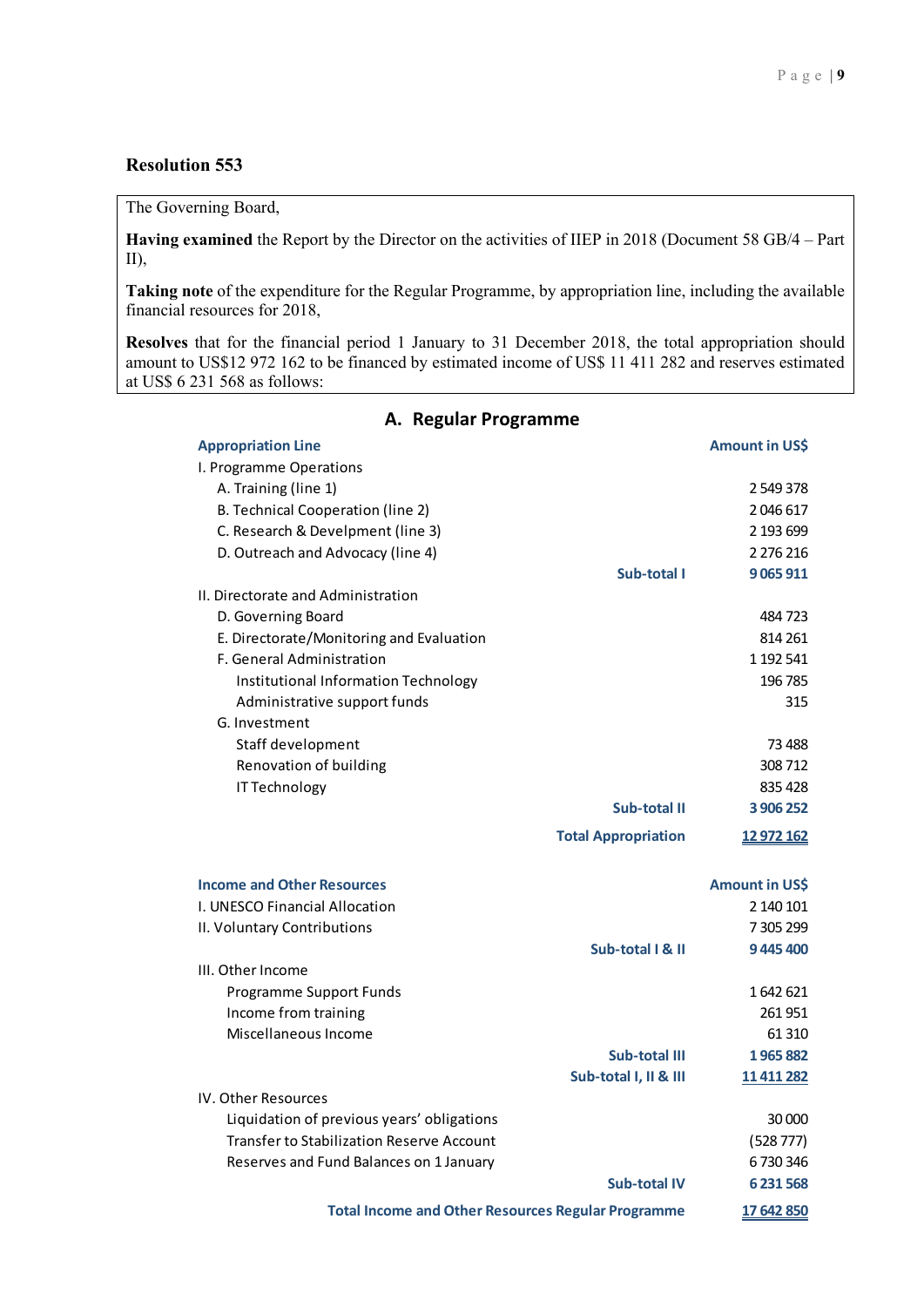**Further taking note** of the expenditure for the Extrabudgetary Programme, by appropriation line, and in view of the new contracts and available financial resources for 2018,

**Resolves** that for the financial period 1 January to 31 December 2018, the total appropriation should amount to US\$9 199 179 to be financed by estimated income of US\$ 6 236 857 and reserves estimated at US\$ 6 431 925 as follows:

# **B. Extrabudgetary Programme**

| <b>Appropriation Line</b>                                        |                                | Amount in US\$ |
|------------------------------------------------------------------|--------------------------------|----------------|
| I. Programme Operations <sup>1</sup>                             |                                |                |
| A. Training (line 1)                                             |                                | 2671698        |
| <b>B. Technical Cooperation (line 2)</b>                         |                                | 6516332        |
| C. Research & Develpment (line 3)                                |                                | 662723         |
| D. Outreach and Advocacy (line 4)                                |                                | 1442433        |
|                                                                  | Sub-total I                    | 11 293 185     |
| II. Investment                                                   |                                |                |
| E. Renovation of building                                        |                                | 560 183        |
|                                                                  | <b>Sub-total II</b>            | 560 183        |
| III. Programme Support Funds                                     |                                |                |
| F. Programme Support Fund Interfund eliminations                 |                                | (2654190)      |
|                                                                  | <b>Sub-total III</b>           | (2654190)      |
|                                                                  | <b>Total Appropriation</b>     | 9 199 179      |
| <b>Income and Other Resources</b>                                |                                |                |
| I. Contracts                                                     |                                |                |
| Governments                                                      |                                | 2 346 193      |
| Other                                                            |                                | 6428857        |
| France (IIEP building maintenance)                               |                                | 115 998        |
|                                                                  | Sub-total I                    | 8 891 047      |
| II. Other Income                                                 |                                |                |
| Programme Support Fund Interfund eliminations                    |                                | (2654190)      |
|                                                                  | Sub-total II                   | (2654190)      |
|                                                                  | <b>Total Income I &amp; II</b> | 6 236 857      |
| III. Other Resources                                             |                                |                |
| Liquidation of previous years' obligations                       |                                | 50 000         |
| Reserves and Fund Balances on 1 January                          |                                | 6381925        |
|                                                                  | Sub-total III <sup>2</sup>     | 6 431 925      |
| <b>Total Income and Other Resources Extrabudgetary Programme</b> |                                | 12 668 784     |
|                                                                  |                                |                |

 $1$ Includes Paris, Buenos Aires & Pôle de Dakar programmes and activities

 $2$  On-going multi-year Extrabudgetary projects that will be implemented beyond 2018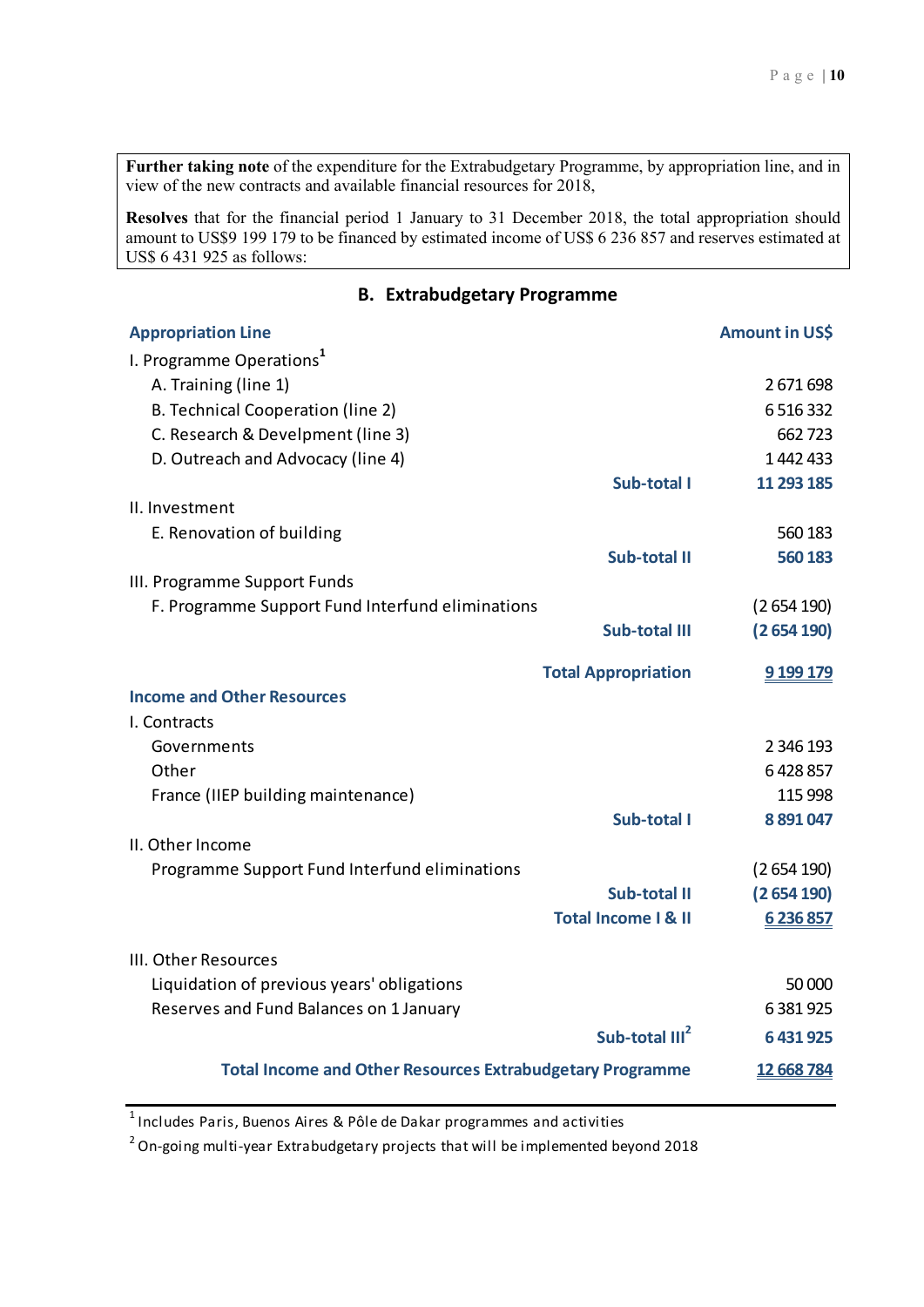The Governing Board,

**Having examined** the certified accounts for the year 2017 and the Auditor's report thereon contained in document *58 GB/4 Inf.1*,

**Approves** the report of the External Auditor and the audited financial statements of IIEP for the financial period 1 January – 31 December 2017,

**Expresses** its satisfaction for the quality of the audit and requests the Director to communicate this Resolution to the External Auditor.

### **Resolution 555**

The Governing Board,

**Having examined** the Draft Programme and Budget for 2019 contained in document 58 *GB/4 – Part II*,

**Having examined** the Draft Programme and Budget for 2019 contained in document 58 *GB/4 – Part II*, and **having been informed** on the uncertainties linked to pending decisions from major core funders,

**Applauds** the integration of IIEP Pôle de Dakar into the Regular Programme budget,

**Advises** IIEP Management to implement cautiously the programme and the recruitment plan, to step up cost recovery for those activities, especially Research and Development, funded primarily by regular budget,

**Requests** the Director to report back to the Executive Committee in mid-2019 with detailed financial forecast scenarios accounting for new funding commitments and spending levels for 2019-2021,and taking account of both levels and uses of the Operating Reserve and the Stabilization Reserve.

If necessary, **requests** the Director to present the Executive Committee with a revised budget,

**Resolves** that,

# **A. Regular Programme**

(a) for the financial period 1 January to 31 December 2019, the total appropriation should amount to US\$ 15 765 646, to be financed by estimated income of US\$ 15 813 798 and reserves estimated at US\$ 4 073 721, hereby appropriated for the purpose indicated in the appropriation table as follows:

| <b>Appropriation Line</b> <sup>1</sup> |             | Amount in US\$ |
|----------------------------------------|-------------|----------------|
| I. Programme Operations                |             |                |
| A. Training (line 1)                   |             | 3 008 413      |
| B. Technical Cooperation (line 2)      |             | 3 5 6 5 0 2 9  |
| C. Research & Development (line 3)     |             | 2 489 336      |
| D. Outreach and Advocacy (line 4)      |             | 2 760 959      |
|                                        | Sub-total I | 11 823 737     |
| II. Directorate and Administration     |             |                |
| D. Governing Board                     |             | 554 725        |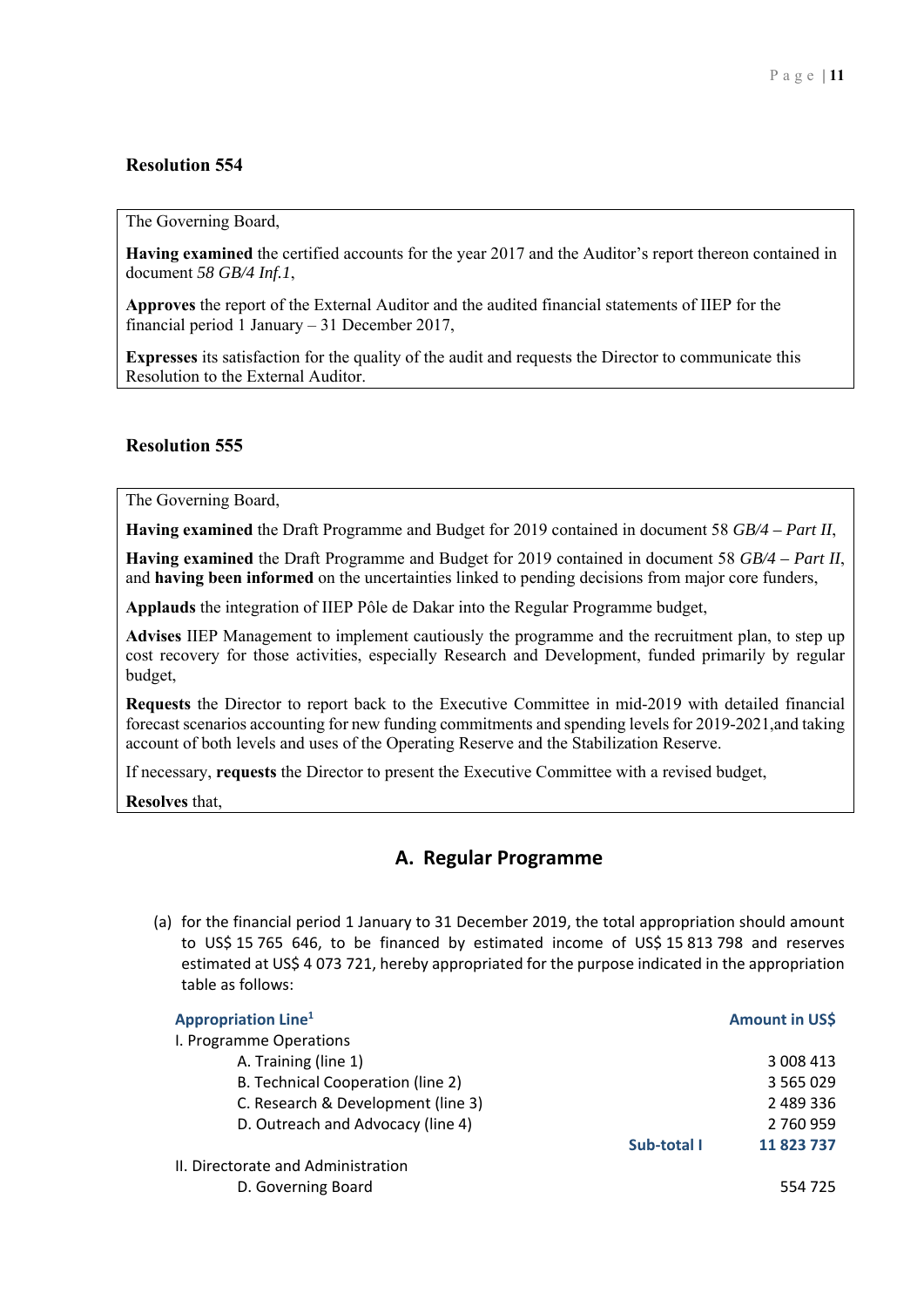| E. Directorate/Monitoring and Evaluation |                            | 929 507    |
|------------------------------------------|----------------------------|------------|
| F. General Administration                |                            | 1 350 358  |
| Institutional Information Technology     |                            | 301 120    |
| G. Investment                            |                            |            |
| Staff development                        |                            | 114 847    |
| Renovation of building                   |                            | 204 627    |
| <b>IT Technology</b>                     |                            | 486 725    |
|                                          | Sub-total II               | 3 941 908  |
|                                          | <b>Total Appropriation</b> | 15 765 646 |

(b) The total appropriation voted in paragraph (a) above shall be financed by the funds allocated for the operation of the Institute and which are or shall be paid into (i) the Special Account set up by the Director-General of UNESCO in accordance with the relevant provisions of the Organization's Financial Regulations and with Article VIII, paragraphs 1 and 2 of the Statutes of the Institute, and (ii) the Stabilization Reserve Account set up on 1 July 1993 in accordance with Resolution 251 adopted by the Executive Committee of the Governing Board at its 28th session in June 1993, as follows:

| Income and Other Resources <sup>1</sup>                   |                       | Amount in US\$ |
|-----------------------------------------------------------|-----------------------|----------------|
| I. UNESCO Financial Allocation                            |                       | 2 140 101      |
| II. Voluntary Contributions                               |                       | 10 896 838     |
|                                                           | Sub-total   & II      | 13 036 939     |
| III. Other Income                                         |                       |                |
| Programme Support Funds                                   |                       | 2 414 669      |
| Income from training                                      |                       | 352 190        |
| Miscellaneous Income                                      |                       | 10 000         |
|                                                           | <b>Sub-total III</b>  | 2776859        |
|                                                           | Sub-total I, II & III | 15 813 798     |
| IV. Other Resources                                       |                       |                |
| Liquidation of previous years' obligations                |                       | 30 000         |
| Transfer to Stabilization Reserve Account                 |                       | (626966)       |
| Reserves and Fund Balances on 1 January                   |                       | 4 670 688      |
|                                                           | <b>Sub-total IV</b>   | 4 073 721      |
| <b>Total Income and Other Resources Regular Programme</b> |                       | 19 887 520     |
|                                                           |                       |                |

- (c) The Director is authorized to incur obligations during the financial period 1 January to 31 December 2019 up to the amount appropriated under (a) above.
- (d) The Director is authorized to accept and add to the appropriation approved under paragraph (a) above, subventions, contributions, grants, gifts or bequests, fees and miscellaneous income, taking into account the provisions of Article 3.2 of the Financial Regulations of the Special Account for UNESCO International Institute for Educational Planning (IIEP). The Director shall provide information on the amounts accepted to the Governing Board, in writing, at the session following such action.
- (e) The Director is authorized to make transfers between appropriation lines not exceeding 20 per cent of the total amount of the appropriation from which the funds are transferred.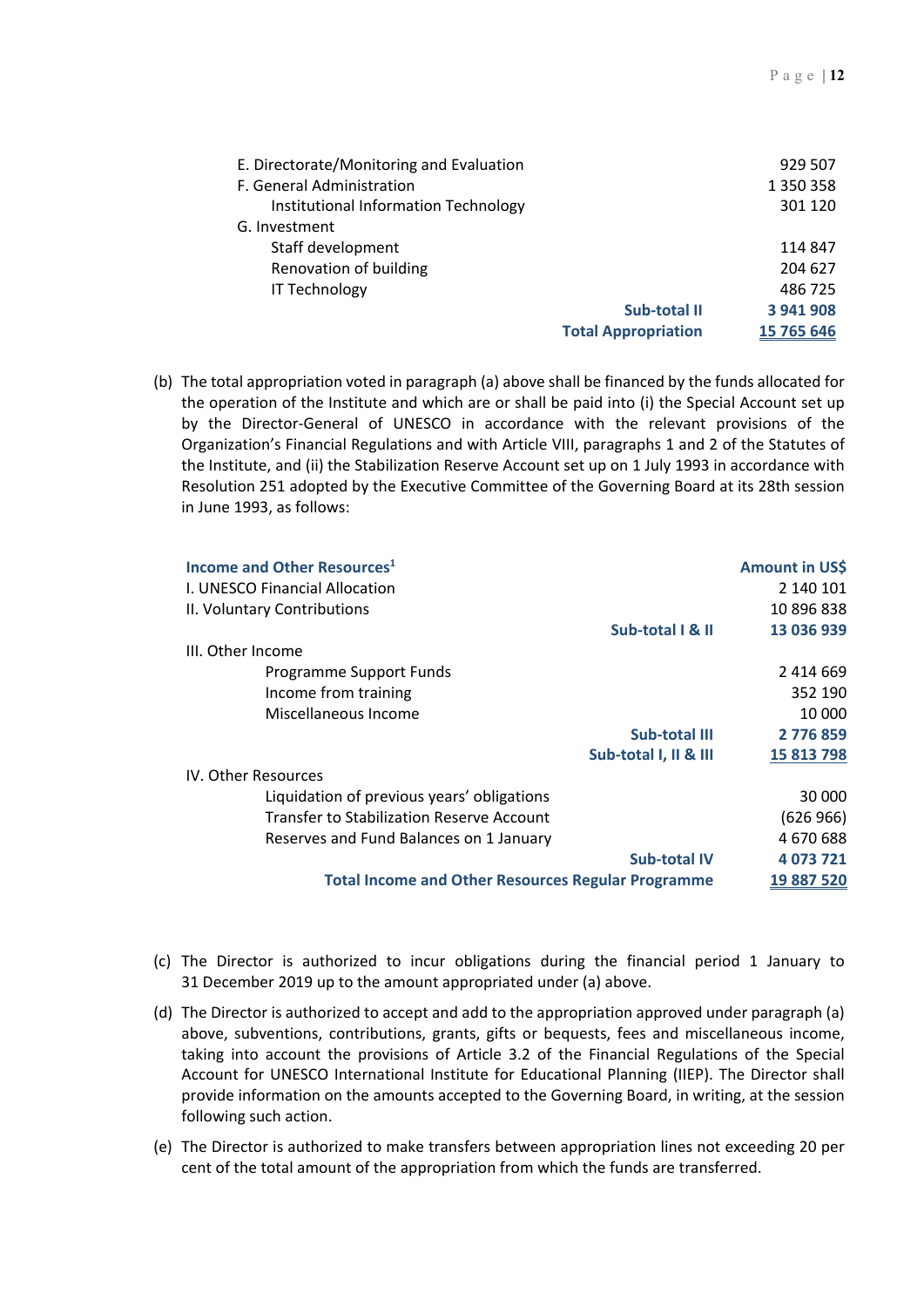- (f) The Director is authorized to make transfers between appropriation lines in excess of the percentage indicated in (e) above with the prior approval of the Governing Board.
- (g) In urgent and special circumstances, when an immediate action becomes imperative the Director may make transfers exceeding the percentage indicated in (e) above, but not exceeding the sum of US\$50 000, between appropriation lines, informing the Members of the Governing Board in writing, at the session following such action, of the details of the transfers and the reasons for them.
- (h) The Director is authorized, when the payment of expected funds is delayed for unforeseen reasons or circumstances, to transfer to programme costs the necessary funds from the Stabilization Reserve Account in order to ensure the continuation of programmes and projects, on the understanding that the amount so transferred be returned to the Account in the same financial period and/or, at the latest, during the ensuing two consecutive financial periods.

## **B. Extrabudgetary Programme**

#### **Takes note** that**,**

- (a) The Director is authorized to receive funds or assistance in kind from governments, international, regional, or national organizations, governmental or non‐governmental institutions and other bodies as well as from individuals, for the implementation of programmes, projects, or other activities consistent with the aims, policies, and activities of IIEP and of UNESCO, and to incur obligations for such activities in accordance with the Regulations of the Special Account of the IIEP and/or the Regulations and Rules of UNESCO and the agreements made with the donors.
- (b) The Director shall seek approval, in writing, from the Members of the Governing Board, for all projects exceeding the amount of US\$500,000, in accordance with the decision that was taken during the  $47<sup>th</sup>$  Governing Board session.

**Resolves** that for the financial period 1 January to 31 December 2019, the total appropriation for the Extrabudgetary Programme should amount to US\$ 8 296 906 to be financed by estimated income of US\$6 234 230 and reserves estimated at US\$ 3 519 604.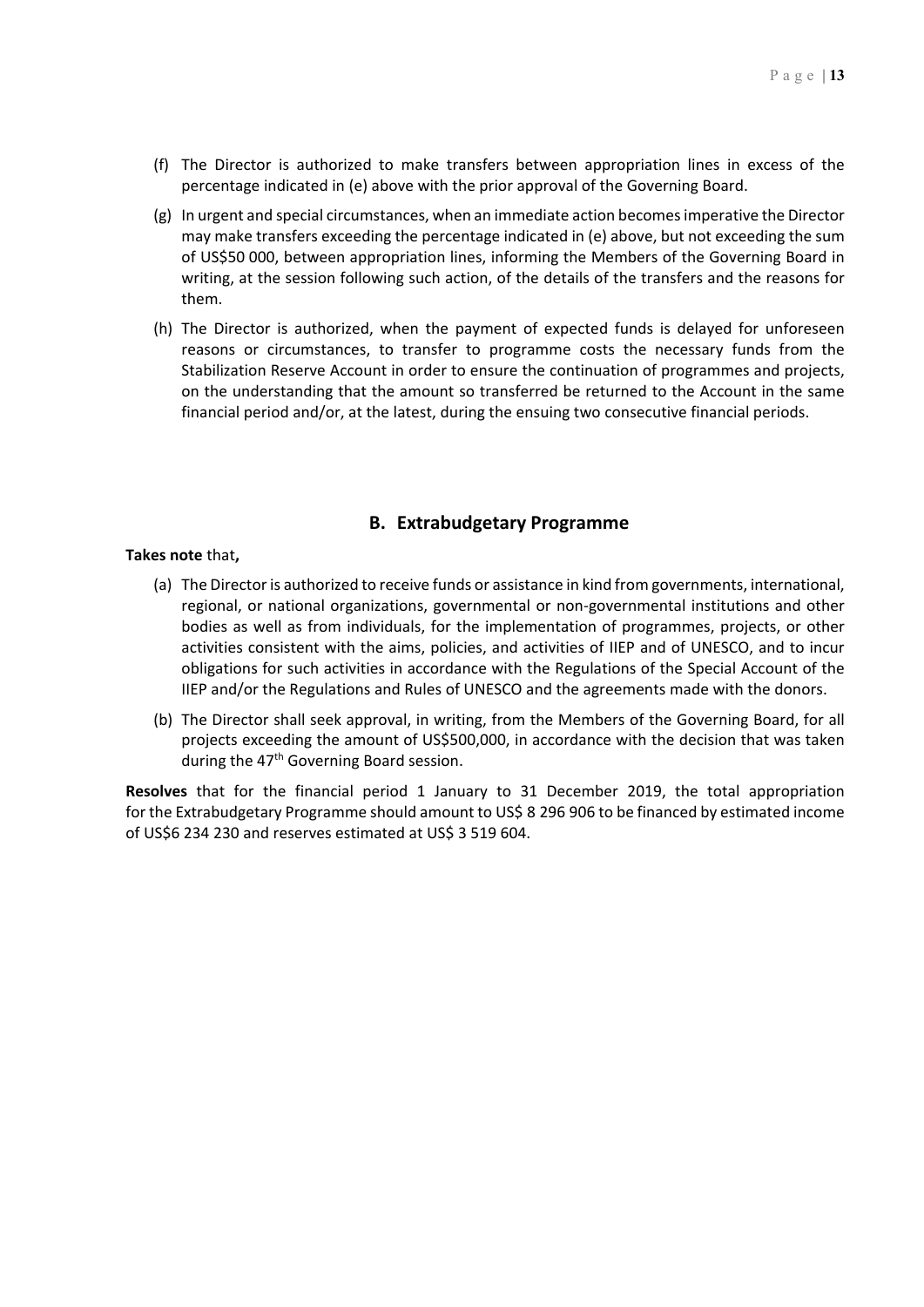| <b>Appropriation Line</b><br>I. Programme Operations <sup>2</sup> | Amount in US\$ |
|-------------------------------------------------------------------|----------------|
| A. Training (line 1)                                              | 1604875        |
| B. Technical Cooperation (line 2)                                 | 9 217 524      |
| C. Research & Develpment (line 3)                                 | 136 305        |
| D. Outreach and Advocacy (line 4)                                 | 88780          |
| Sub-total I                                                       | 11 047 485     |
| II. Investment                                                    |                |
| E. Renovation of building                                         | 50 000         |
| Sub-total II                                                      | 50 000         |
| III. Programme Support Funds                                      |                |
| F. Programme Support Fund Interfund eliminations                  | (2800579)      |
| <b>Sub-total III</b>                                              | (2800579)      |
| <b>Total Appropriation</b>                                        | 8 296 906      |
| <b>Income and Other Resources</b>                                 |                |
| I. Contracts                                                      |                |
| Governments                                                       | 1 487 353      |
| Other                                                             | 7429922        |
| France (IIEP building maintenance)                                | 117 534        |
| Sub-total I                                                       | 9034809        |
| II. Other Income                                                  |                |
| Programme Support Fund Interfund eliminations                     | (2800579)      |
| Sub-total II                                                      | (2800579)      |
| <b>Total Income I &amp; II</b>                                    | 6 234 230      |
| III. Other Resources                                              |                |
| Liquidation of previous years' obligations                        | 50 000         |
| Reserves and Fund Balances on 1 January                           | 3 469 604      |
| Sub-total III <sup>3</sup>                                        | 3 5 1 9 6 0 4  |
| <b>Total Income and Other Resources Extrabudgetary Programme</b>  | 9753835        |

1 Includes Paris & Pôle de Dakar Regular Programmes

<sup>2</sup> Includes Paris, Buenos Aires & Pôle de Dakar extrabudgetary programmes and activities

<sup>3</sup> On-going multi-year Extrabudgetary projects that will be implemented beyond 2019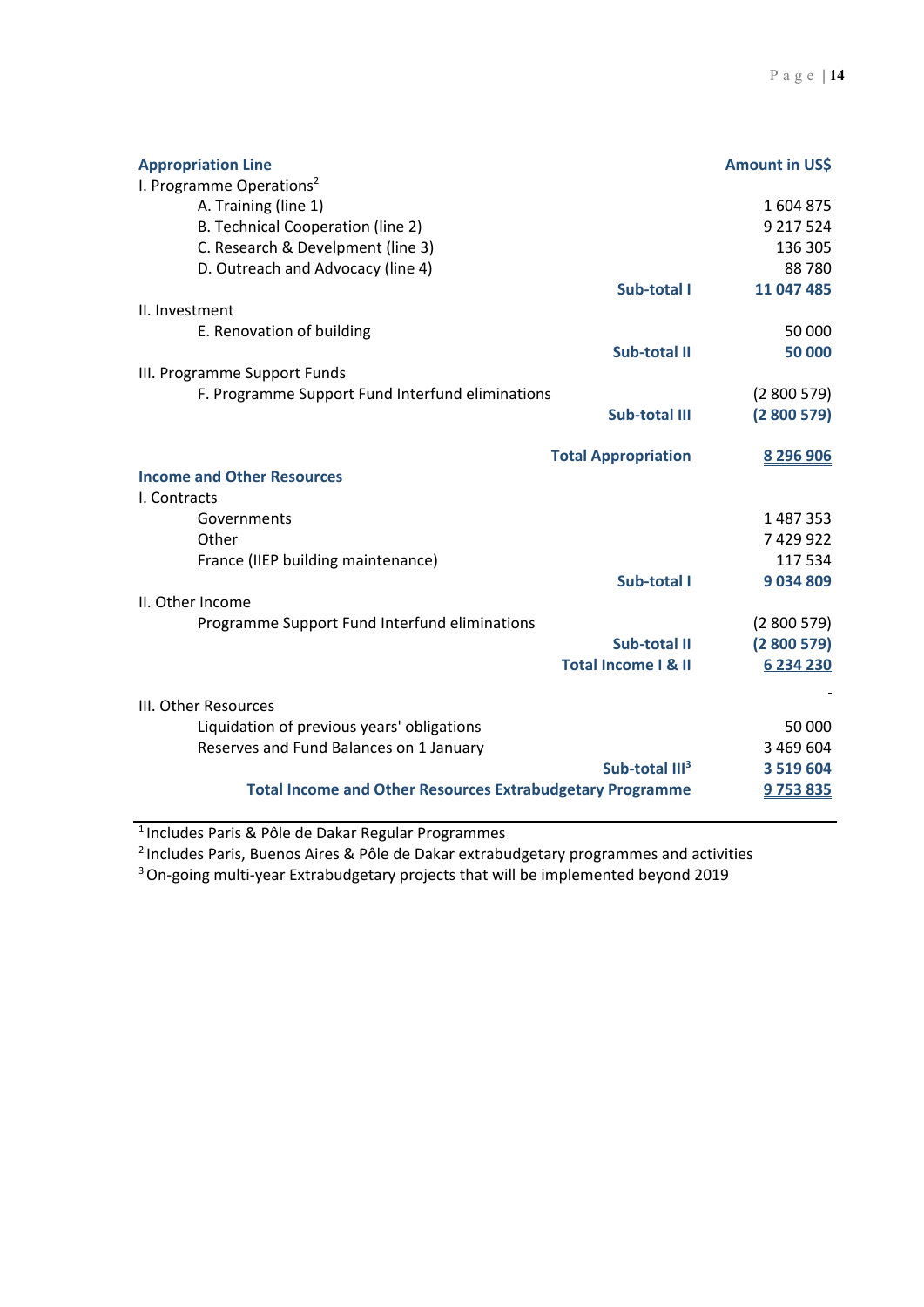The Governing Board,

**Referring to IIEP's revised Monitoring and Evaluation Plan for the 10<sup>th</sup> Medium-Term Strategy** as adopted in June 2018 (45 EXC/2),

**Having examined** the updated methodology provided in document 58 GB/4 Inf. 2,

**Having heard** the report of the first year of implementation of the Monitoring & Evaluation Plan,

**Congratulates** IIEP for its investments and progress in deploying robust information systems and for monitoring all 20 Key Performance Indicators (KPIs) for the three IIEP offices,

**Acknowledges** the effort to refine some KPIs definitions, baselines, and targets as reflected in the updated  $10^{th}$  MTS results Framework Methodological Note (M&E Plan, Appendix 1),

**Recommends** that the Results Framework (Key Performance Indicators) more comprehensively reflect the coverage of 10<sup>th</sup> MTS Thematic Priorities,

**Requests** the Director to investigate and propose specific actions to accelerate progress towards a more ambitious target for KPI 1.3.4 on gender responsive technical cooperation projects and to report to the Governing Board with disaggregated figures by IIEP offices,

**Encourages** IIEP to further integrate lessons learned through monitoring of programme implementation and external evaluations in its training, technical cooperation, research and outreach activities to reach the Institute's strategic goals.

# **Item 6. Report of the Director on the External Evaluation of IIEP Pôle de Dakar and Discussion about proposed evolution of IIEP Pôle de Dakar Office**   *(Document 58 GB/6)*

- 30. IIEP Management presented to the Board the main findings and recommendations of the external evaluation that was carried out by ICON Institute in 2018. Against this backdrop, the Director discussed the three main thrusts of the foreseen evolution of the Pôle de Dakar Office over the coming years, i.e. (i) to strengthen its capacity development function; (ii) to broaden its geographical scope to serve all of Africa; and (iii) to continue its integration within the global IIEP. Board members stressed once again the strategic importance of the integration of the Pôle de Dakar. Board members' comments addressed two main aspects: the management aspect of integration and the programmatic aspect of integration.
- 31. Management aspect of integration and evolution: The Board very much welcomed the foreseen broadening of IIEP Dakar's geographical scope to Anglophone Africa and recalled the importance of also catering for Portuguese-speaking African countries (see Item 4, §12 and §13). ILO indicated its willingness to help in establishing contacts in Anglophone African countries. The so-called "subsidiarity issue" faced by IIEP Dakar and Paris offices was also discussed. Since both offices operate in Africa on education sector planning, coordination is important. For the sake of efficiency, it is necessary to develop clear principles on which office should take the lead on what projects. This issue will be explicitly addressed during the March 2019 IIEP Global Management Retreat. Finally, the Board was very pleased that the Agence française de développement (AFD) accepted to convert its funding to the Pôle de Dakar Office from project type into core unearmarked funding. The Board saw this evolution as a milestone event in the integration of the Dakar Office into the global IIEP. It will greatly facilitate important processes such as the diversification of staff profiles and the coverage of new geographical areas.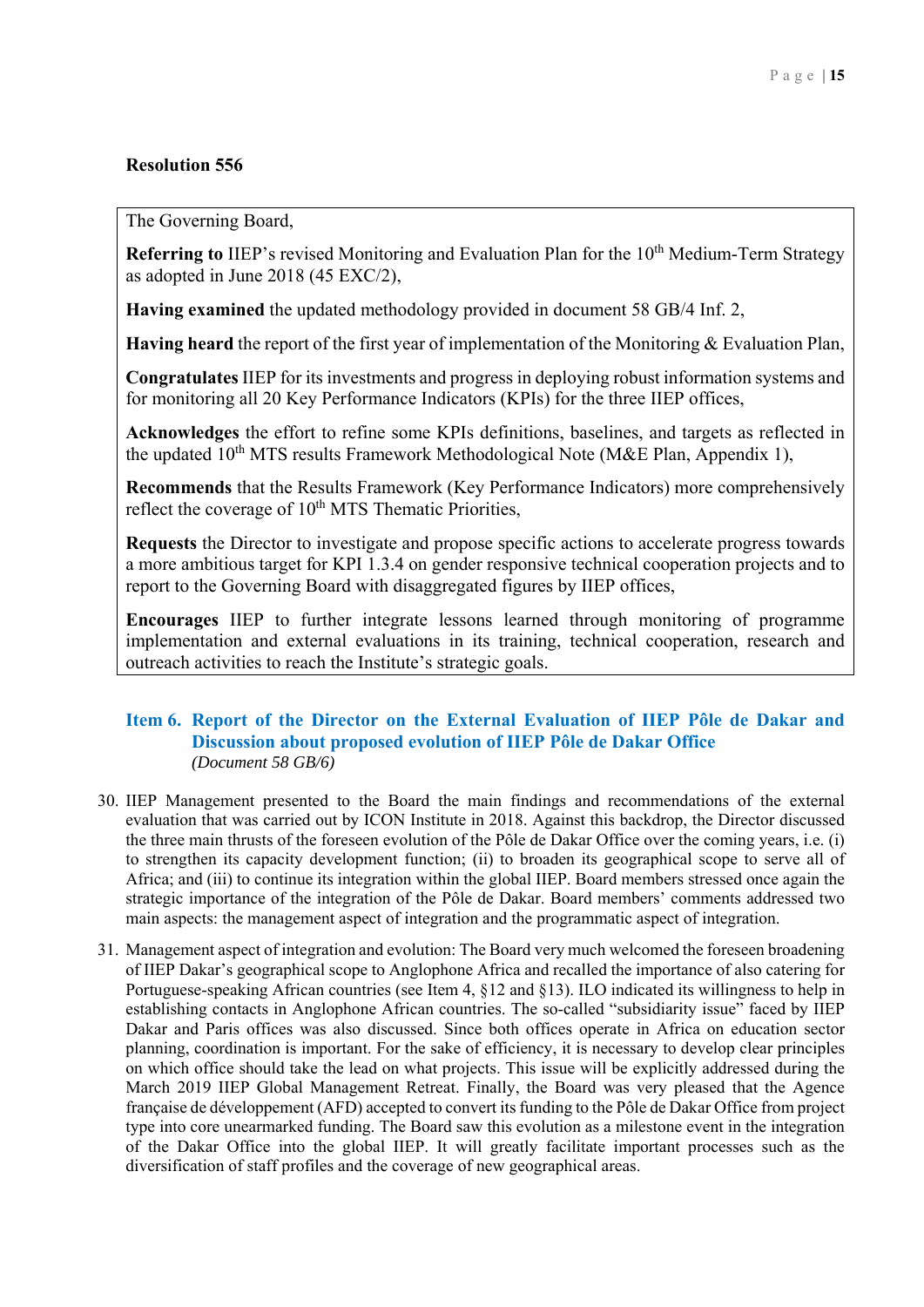- 32. Programmatic dimension of integration and evolution: the Board underscored the importance of IIEP working on Technical and Vocational Education and Training (TVET) and youth employment. At present, all of IIEP's work in these areas is concentrated on Francophone Africa and project funded. The Board welcomed IIEP's commitment to expand this work and recommended that it become part of the core programme. Board members also urged attention to demographic growth as it is undermining countries' ability to provide access to quality education, especially in Africa.
- 33. The Director stated the intent to publish the external evaluation report together with IIEP's Management Response. The report is now available in the evaluations section of the IIEP website.

The Governing Board,

**Having examined** the External Evaluation of IIEP Pôle de Dakar (Document 58 GB/6),

**Taking note** of IIEP's Management response to the recommendations of the External Evaluation of IIEP Pôle de Dakar,

**Commends** the progress made in integrating the Pôle de Dakar within the global IIEP, the investments made, the results obtained and the synergies created among all three offices,

**Welcomes** a strategic mapping of priorities to guide the evolution of the Office,

**Encourages** the global IIEP to consolidate the incorporation of the IIEP Pôle de Dakar to expand the services offered to African countries by strengthening its work in the three programme modalities,

**Enjoins** IIEP Management to stabilize the staffing at IIEP Pôle de Dakar and recruit staff with appropriate profiles to more fully serve the entire African continent,

**Welcomes** AFD's multiyear financial engagement with global IIEP and its support of the evolution of IIEP Pôle de Dakar,

**Encourages** the global IIEP to diversify the funding of the Pôle de Dakar to allow long-term support for beneficiary countries in responding to SDG 4 and the 2030 Agenda for Education,

**Requests** the Director to report to the Board at its 59th session on progress.

### **Item 7. Report of the Governing Board Chairman on the review of the governance, procedures and working methods of the IIEP Governing Board**  *(Document 58 GB/7)*

- 34. Annex 1 of the UNESCO 39 C/20 document called "Working Group on the Governance, Procedures, and Working Methods of the Governing Bodies of UNESCO, Recommendations" contains 10 recommendations that apply to Category 1 institutes. The Chairman drew the attention of Board members to two recommendations that potentially concern IIEP: (i) the timely harmonization and updating of statutes and procedures, and (ii) the balanced support to the Institutes that has to be promoted to maintain their important roles and contributions, not only regionally, but also worldwide.
- 35. The IIEP Governing Board argued that there is no logic in all institutes having the same statutes, as their purposes and governance are different. In addition, the UNESCO contributions should not be uniform across all Institutes but should rather be in proportion to the overall budget and performance of each Institute. Increased contributions would help guarantee that the Institutes maintain their independence from donors and continue to work for the production of global public goods.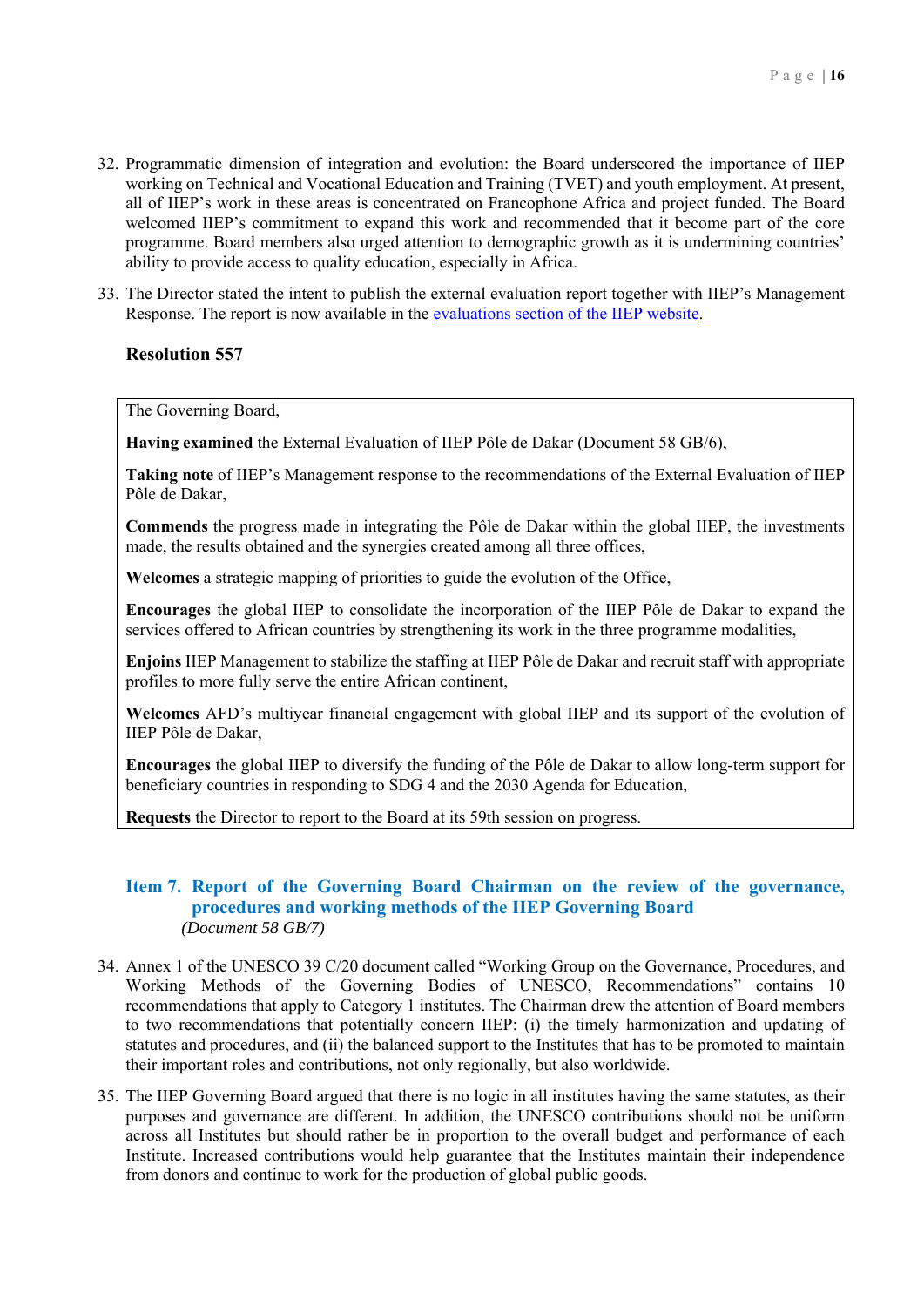36. The Chairman of the Board will send a report to the President of the UNESCO General Conference (GC) confirming that he will attend the  $27<sup>th</sup>$  March meeting of the Chairs of UNESCO International and Intergovernmental bodies convened by the President.<sup>3</sup>

# **Resolution 558**

The Governing Board,

**Having read** the Annex 1 of the document referenced 39 C/20, Working Group on the Governance, procedures, and working methods of the Governing bodies of UNESCO, and the letter of the President of the General Conference,

**Considering** the set of recommendations submitted to the open-ended Working Group on governance, procedures, and working methods of the governing bodies by the IIEP Governing Board (January 2017),

**Recognizes** the improvements already made since 2017,

**Welcomes** the recommendations made to improve the reporting of the IIEP Governing Board to the General Conference,

**Invites** the Director to share with all Permanent Delegations the document 58 GB/4 part I,

**Further invites** the IIEP Chairperson to present the conclusion of the debate that took place during the 58<sup>th</sup> session (12 December 2018) to the President of the General Conference.

## **Item 8. Election of four Members of the Executive Committee for 2019**

- 37. The Governing Board decided that, in addition to the Chairperson, the Executive Committee will be composed of the following Board members:
	- o Nina Arnhold
	- o Valérie Liechti
	- o Dzingai Mutumbuka
	- o José Weinstein Cayuela

# **Item 9. Election of three Members of the Nominating Committee for 2019**

- 38. The Governing Board decided that, in addition to the Chairperson, the Nominating Committee will be composed of:
	- o Laís Abramo
	- o Dina El Khawaga
	- o Keiichi Ogawa
- 39. The Governing Board decided that, in addition to the Chairperson, the Ad hoc Committee on Finance and Administration will be composed of:
	- o Srinivas Reddy

<u>.</u>

o Jean-Michel Severino

<sup>3</sup> The Chair's report and confirmation of his participation were sent on 1 February 2019.